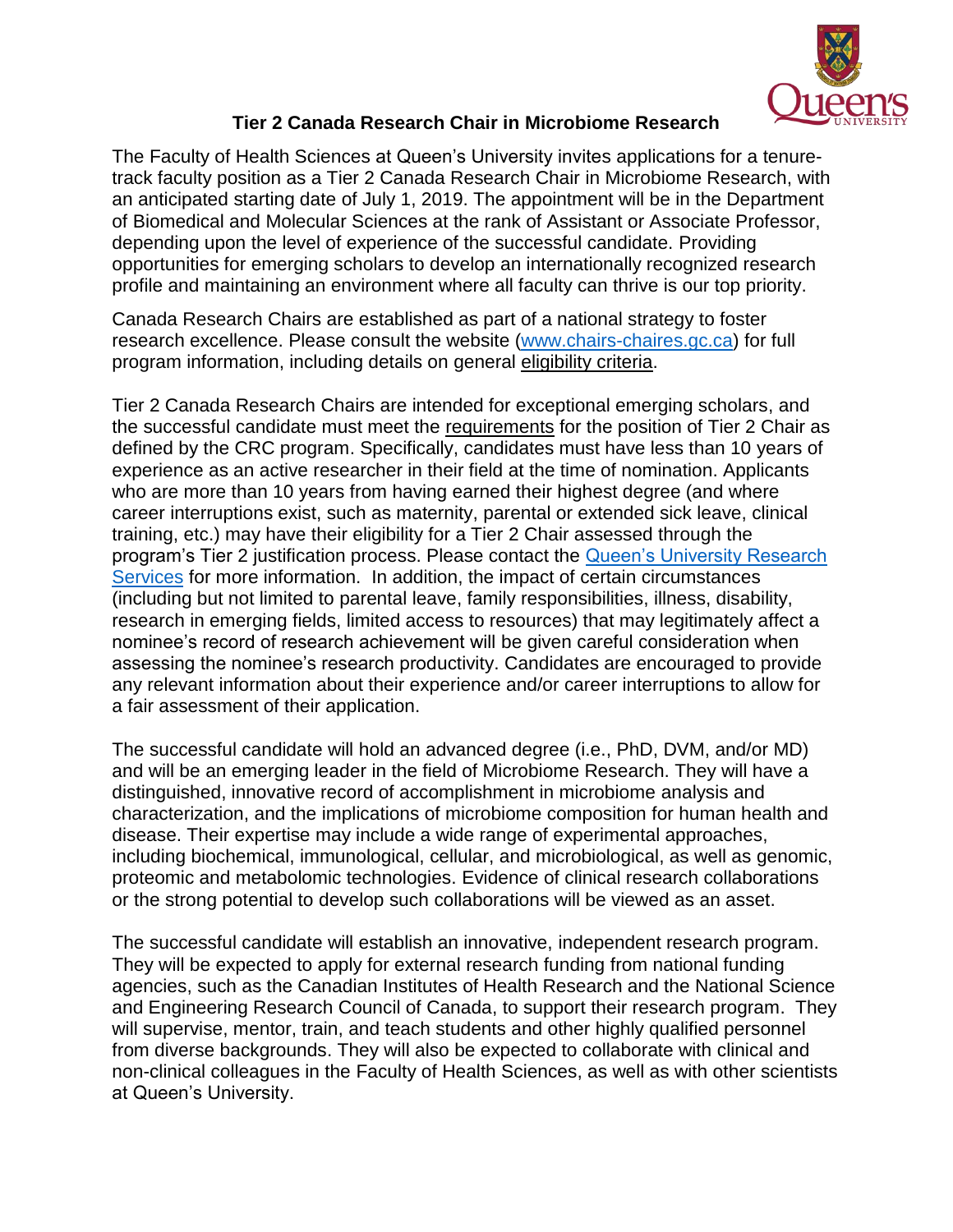With annual research funding exceeding \$207 million, Queen's ranks as one of Canada's premier research-intensive universities. It is host to numerous translational research centres and research groups that coalesce scientists with common research interests that will complement the successful applicant. These include the Gastrointestinal Disease Research Unit (GIDRU), the Cardiac, Circulatory and Respiratory Research Group and Queen's Cardiopulmonary Unit (QCPU); the Queen's Cancer Research Institute (QCRI); the Human Mobility Research Centre (HMRC); and the WJ Centre for Patient-Oriented Research within the Kingston Health Science Centre. These transdisciplinary groups and units maintain extensive regional, national and global research collaborations.

The research community at Queen's is committed to and recognizes that building a culture of diversity and inclusiveness is a socially responsible approach with benefits that reach beyond Queen's University. At Queen's, we recognize that diversity advances research for the greater good by valuing alternate perspectives, thereby unlocking creative potential and stimulating novel collaborations.

To that end, Queen's values its responsibility to promote equity in the employment of women, racialized/visible minorities, Indigenous/Aboriginal peoples, and persons with disabilities; Queen's is an advocate for equity within the Canada Research Chairs Program.

Queen's commits to evaluating representation of the Four Designated Groups listed above within its Canada Research Chair Program and commits further to striving proactively to meet and to maintain its equity targets.

Queen's University has an employment equity program that meets the goals of the Canada Research Chairs program and the requirements of our collective agreement with the Faculty Association. Until such time as we have met our equity targets [\(http://queensu.ca/vpr/prizes-awards-chairs/canada-research-chairs-program-crcp\)](http://queensu.ca/vpr/prizes-awards-chairs/canada-research-chairs-program-crcp), preference will be given to members of the Four Designated Groups under the Canada Research Chairs program: women, Indigenous/Aboriginal peoples, persons with disabilities and racialized persons/visible minorities. All applicants will be invited to selfidentify once they have applied; those who wish to be considered under our employment equity provisions are required to self-identify. Self-identification information will be held in confidence by the Equity Office and one member of the selection committee. All qualified candidates are encouraged to apply; however, in accordance with Canadian Immigration requirements, Canadian citizens and Permanent Residents of Canada will be given priority.

To comply with Federal laws, the University is obliged to gather statistical information about how many applicants for each job vacancy are Canadian citizens / permanent residents of Canada. Applicants need not identify their country of origin or citizenship, however, all applications must include one of the following statements: "I am a Canadian citizen / permanent resident of Canada"; OR, "I am not a Canadian citizen / permanent resident of Canada". Applications that do not include this information will be deemed incomplete.